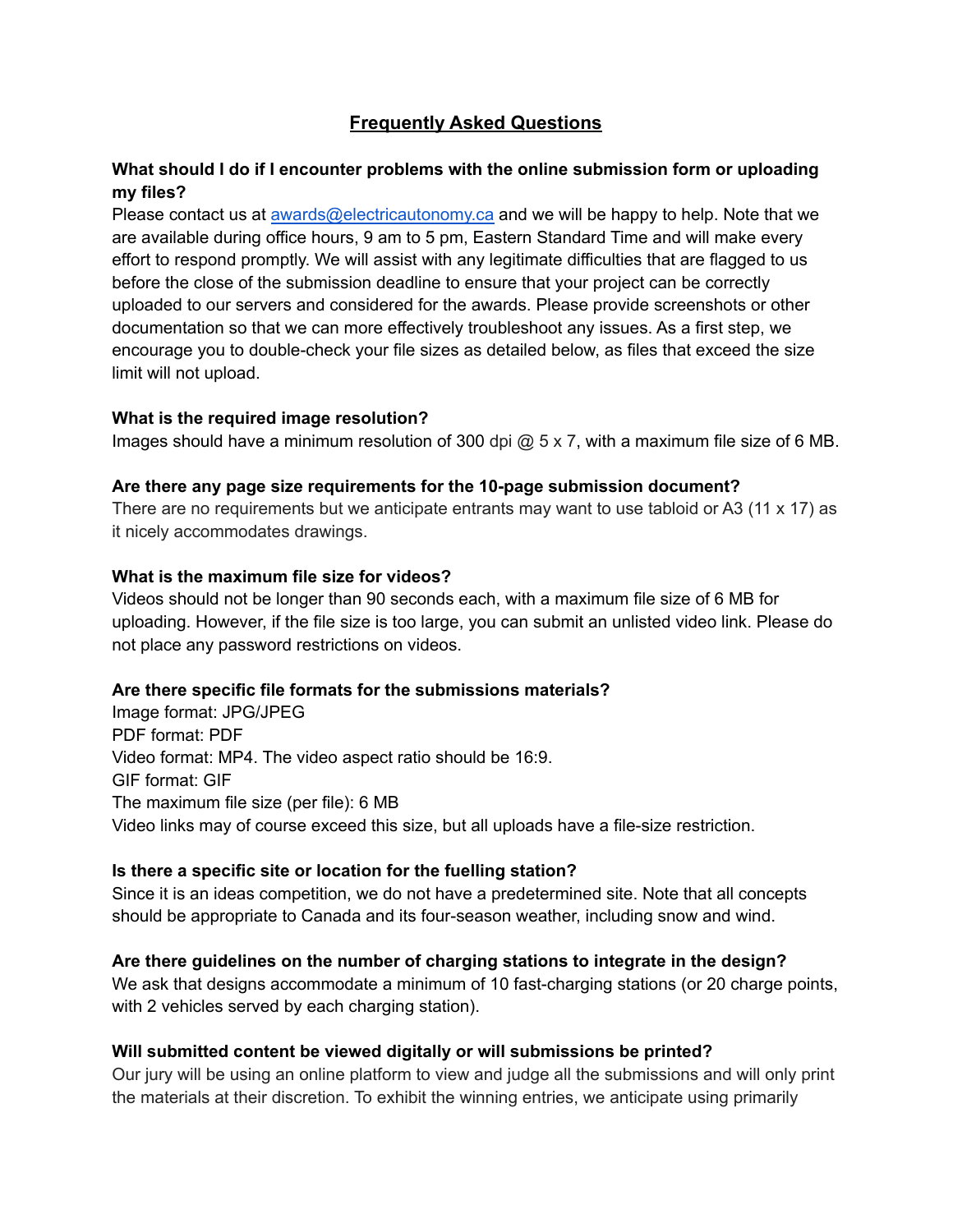digital platforms but may do a physical exhibition or print piece (we will contact winning entrants for any further format or delivery required.)

## **Does supporting text for the images have a maximum word count?**

Image descriptions should be a maximum of 150 words (900 characters).

# **Can images and diagrams in the 10-page submissions document be different from the images uploaded separately?**

Our goal was to allow entrants to showcase their work in a pdf format, but also for us to have access to the individual images contained therein. Should you wish to include additional images in the pdf, that is allowed but not required.

# **Can the submissions document have additional copy beyond the 750-word (4,500 characters) project statement? If so, is there a limit?**

Similarly, the submissions document may contain the same project statement or may elaborate further, as long as you keep to the maximum page count.

## **Will submissions be judged anonymously or will team names be known to judges?**

Each entry will be automatically assigned a unique entry ID (alphanumeric) upon submission. Jury members will only see the unique entrant ID along with the project name, not the name of the entrant, during the scoring process. Please do not include the team name within documents or watermark images.

# **Do published recommendations from the jury or the driver survey need to be integrated into the design?**

Entries will be judged based on the brief and scoring criteria provided on the competition website. Jury recommendations and survey results are being shared with all competition registrants and through Electric Autonomy's social and digital channels solely to provide better insight into the preferences and needs of a diverse Canadian demographic. It is up to each entrant to decide whether to use the information gleaned from the results to inform their designs, but it is not required.

# **Can the project assets be submitted during multiple online sessions, or must it be all completed in a single session?**

The online form must be completed in a single session and submitted with all images and files, as the system does not save your information unless the submission is completed and submitted.

## **Why was the deadline extended? Will it happen again?**

The deadline was extended to November 18th to avoid any service disruptions that may occur over the weekend. The design competition staff want to ensure they are available to assist if any issues occur during the submission process. There are no plans to further extend the deadline.

# **May I contact the jury members for additional information?**